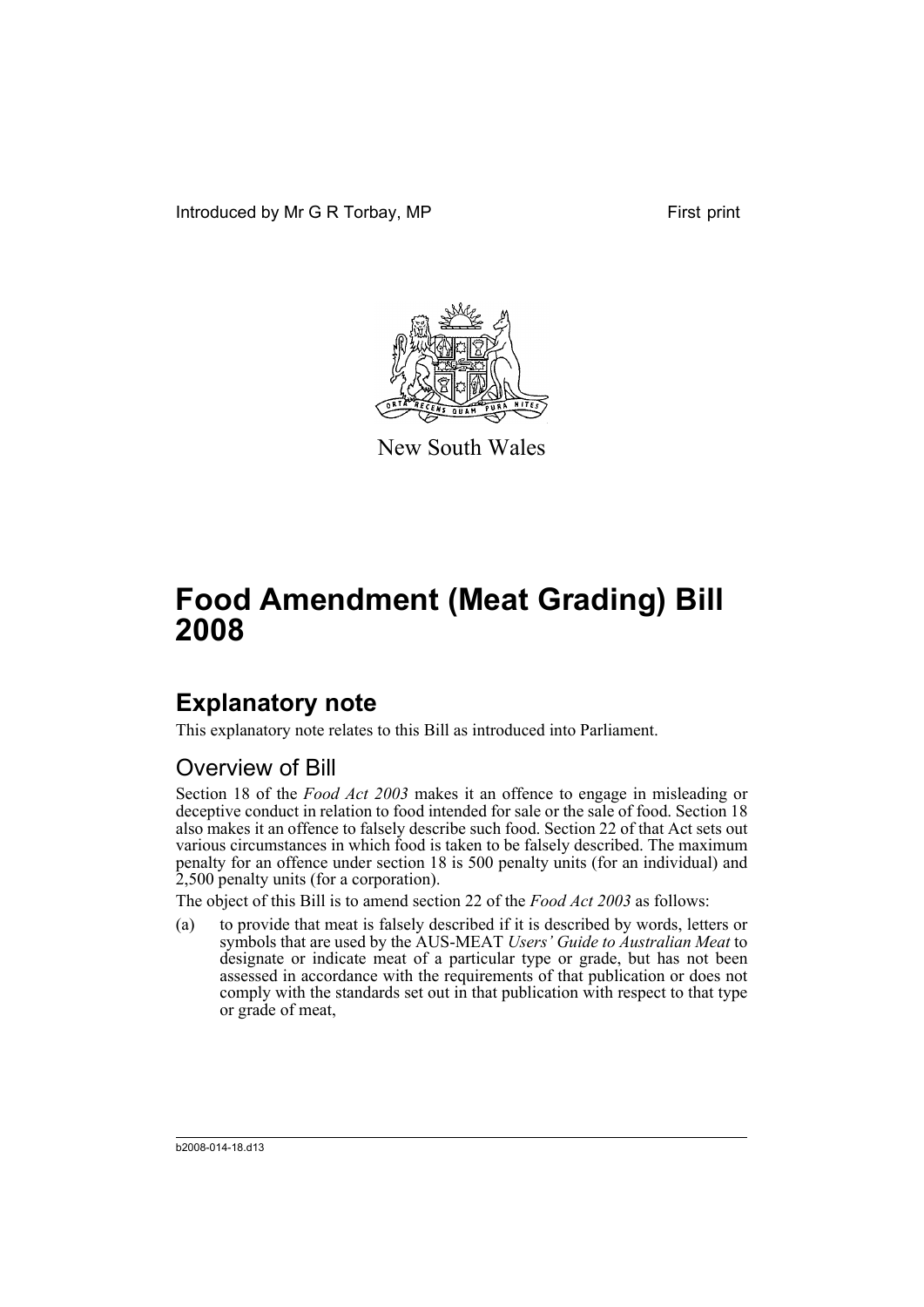Food Amendment (Meat Grading) Bill 2008

Explanatory note

- (b) to provide that a person is taken to have engaged in conduct that is misleading or deceptive in relation to the sale of meat if:
	- (i) the person advertises, packages, labels or sells meat described by means of AUS-MEAT language, and
	- (ii) other meat advertised, packaged, labelled or sold by that person is described by any other means.

#### Outline of provisions

**Clause 1** sets out the name (also called the short title) of the proposed Act.

**Clause 2** provides for the commencement of the proposed Act on the date of assent to the proposed Act.

**Clause 3** is a formal provision that gives effect to the amendment to the *Food Act 2003* set out in Schedule 1.

**Clause 4** provides for the repeal of the proposed Act after all the amendments made by the proposed Act have commenced. Once the amendments have commenced the proposed Act will be spent and section 30 of the *Interpretation Act 1987* provides that the repeal of an amending Act does not affect the amendments made by that Act.

### **Schedule 1 Amendment**

**Schedule 1** amends the *Food Act 2003* to give effect to the object referred to above.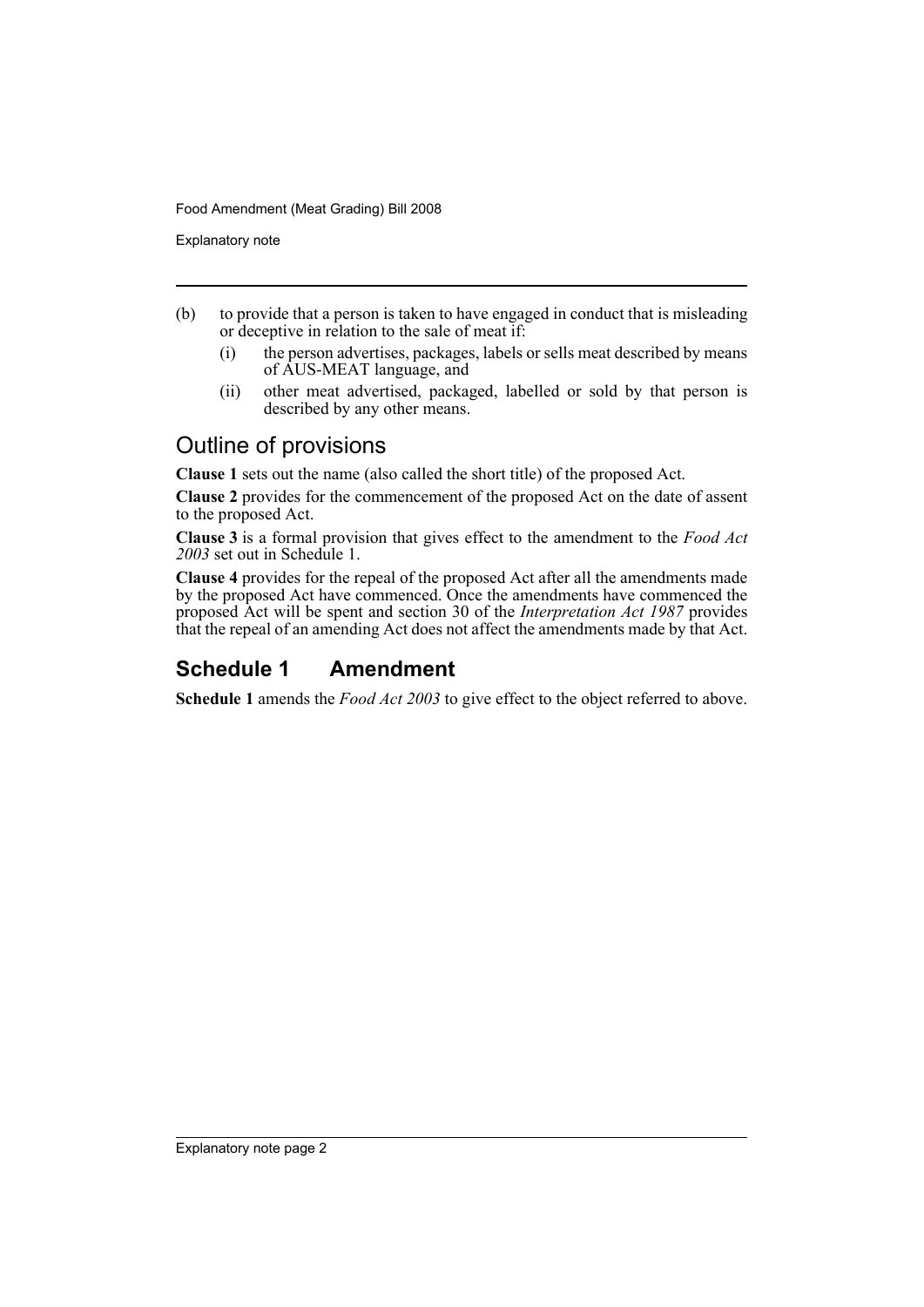Introduced by Mr G R Torbay, MP First print



New South Wales

# **Food Amendment (Meat Grading) Bill 2008**

### **Contents**

|   |                                  | Page |
|---|----------------------------------|------|
|   | Name of Act                      |      |
| 2 | Commencement                     |      |
| 3 | Amendment of Food Act 2003 No 43 |      |
| 4 | Repeal of Act                    |      |
|   | Schedule 1 Amendment             |      |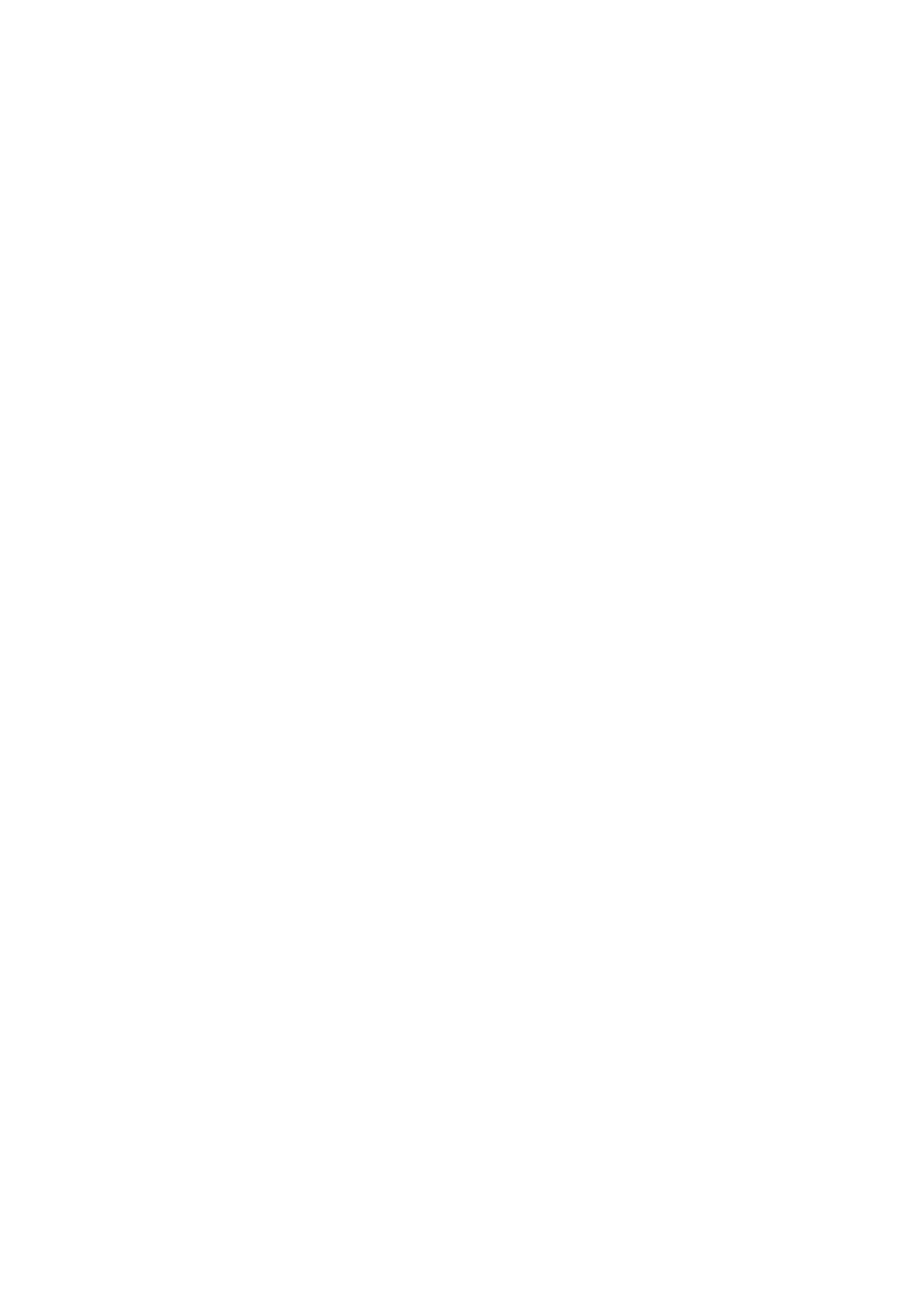

New South Wales

# **Food Amendment (Meat Grading) Bill 2008**

No , 2008

#### **A Bill for**

An Act to amend the *Food Act 2003* with respect to the advertising, packaging and labelling of meat.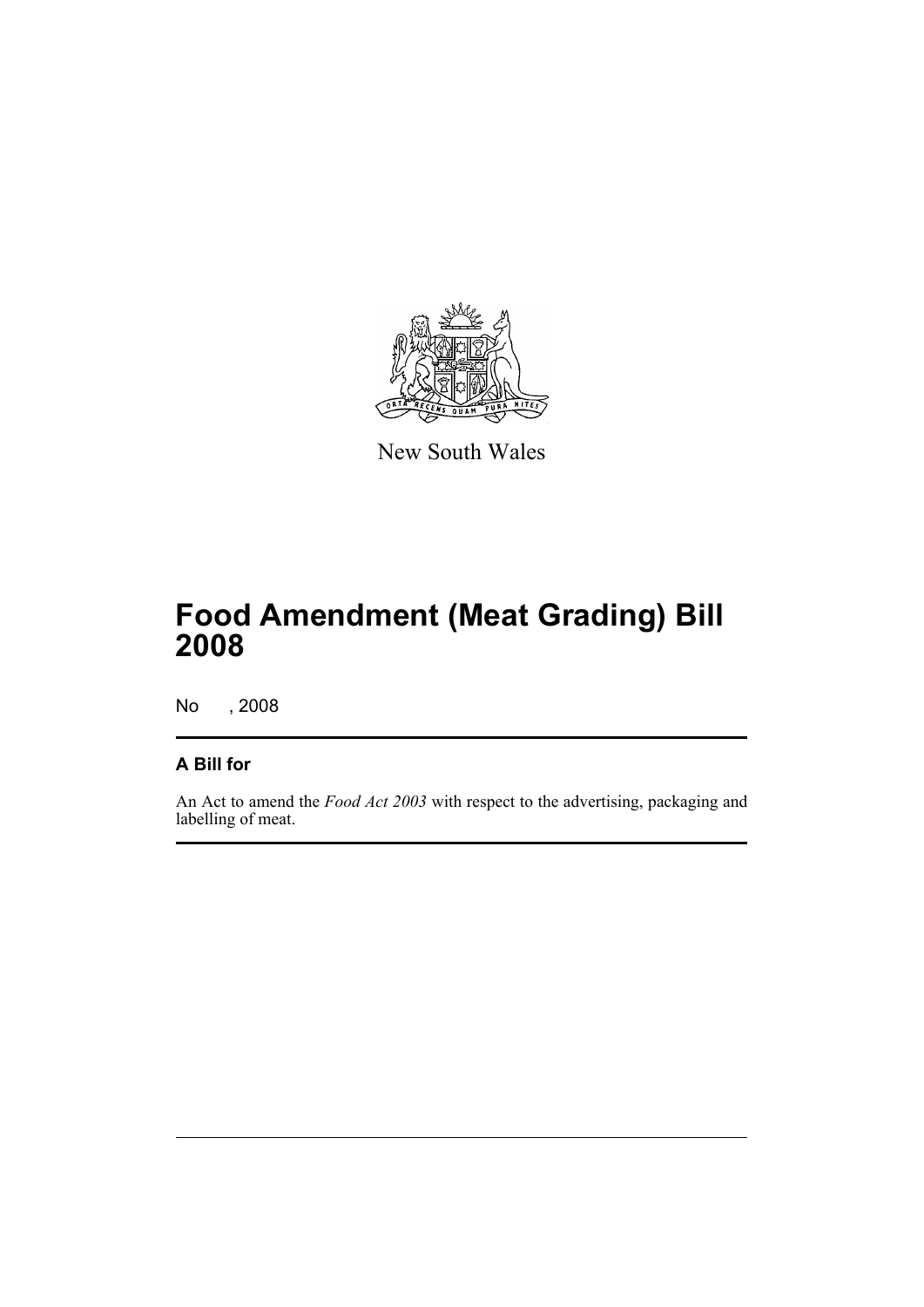<span id="page-5-3"></span><span id="page-5-2"></span><span id="page-5-1"></span><span id="page-5-0"></span>

|   |                      | The Legislature of New South Wales enacts:                                                                                                                | 1                    |
|---|----------------------|-----------------------------------------------------------------------------------------------------------------------------------------------------------|----------------------|
| 1 |                      | Name of Act                                                                                                                                               | 2                    |
|   |                      | This Act is the Food Amendment (Meat Grading) Act 2008.                                                                                                   | 3                    |
| 2 |                      | <b>Commencement</b>                                                                                                                                       | 4                    |
|   |                      | This Act commences on the date of assent to this Act.                                                                                                     | 5                    |
| 3 |                      | Amendment of Food Act 2003 No 43                                                                                                                          | 6                    |
|   |                      | The <i>Food Act 2003</i> is amended as set out in Schedule 1.                                                                                             | 7                    |
| 4 | <b>Repeal of Act</b> |                                                                                                                                                           | 8                    |
|   | (1)                  | This Act is repealed on the day following the day on which this Act<br>commences.                                                                         | 9<br>10 <sup>1</sup> |
|   | (2)                  | The repeal of this Act does not, because of the operation of section 30<br>of the <i>Interpretation Act 1987</i> , affect any amendment made by this Act. | 11<br>12             |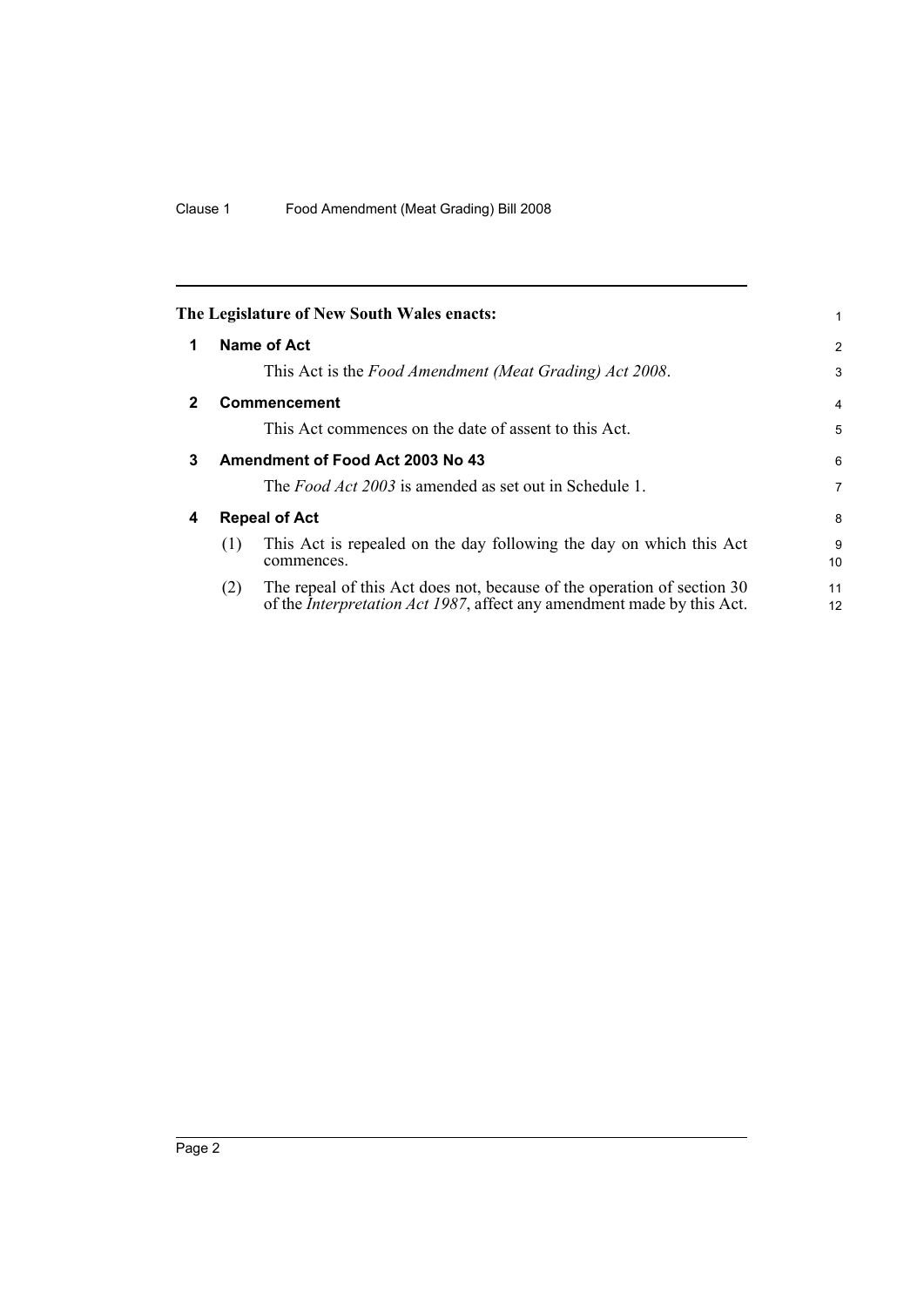Food Amendment (Meat Grading) Bill 2008

Amendment **Amendment** Schedule 1

1

### <span id="page-6-0"></span>**Schedule 1 Amendment**

(Section 3) **Section 22 False or misleading descriptions of food** Insert after section 22 (2): (3) Without limiting the application of subsection (1) of this section to section 18  $(2)$ , meat is falsely described for the purposes of section 18 (2) if: (a) it is described by means of AUS-MEAT language that is referable to meat of a particular type or grade, and (b) it has not been assessed in accordance with the requirements of the Users' Guide to Australian Meat, or does not comply with the standards set out in the Users' Guide to Australian Meat, with respect to meat of that type or grade. (4) For the purposes of this Part, a person carrying on a food business is taken to have engaged in conduct that is misleading or deceptive (or is likely to mislead or deceive) in relation to the advertising, packaging or labelling of meat intended for sale, or in relation to the sale of meat, if: (a) the person advertises, packages, labels or sells meat described by means of AUS-MEAT language, and (b) other meat advertised, packaged, labelled or sold by that person is described by any other means. (5) In this section: *AUS-MEAT language* means any words, letters or symbols that (whether alone, in combination or together with other words, letters or symbols) are used by the Users' Guide to Australian Meat to designate or indicate meat as belonging to a particular type or grade. *meat* means flesh from the carcase of: (a) any bovine animal, or (b) any other animal to which the Users' Guide to Australian Meat applies whose flesh is declared by the regulations to be meat for the purposes of subsection (3).  $\overline{2}$ 3 4 5 6 7 8 9 10 11 12 13 14 15 16 17 18 19 20 21 22 23 24 25 26 27 28 29 30 31 32 33 34